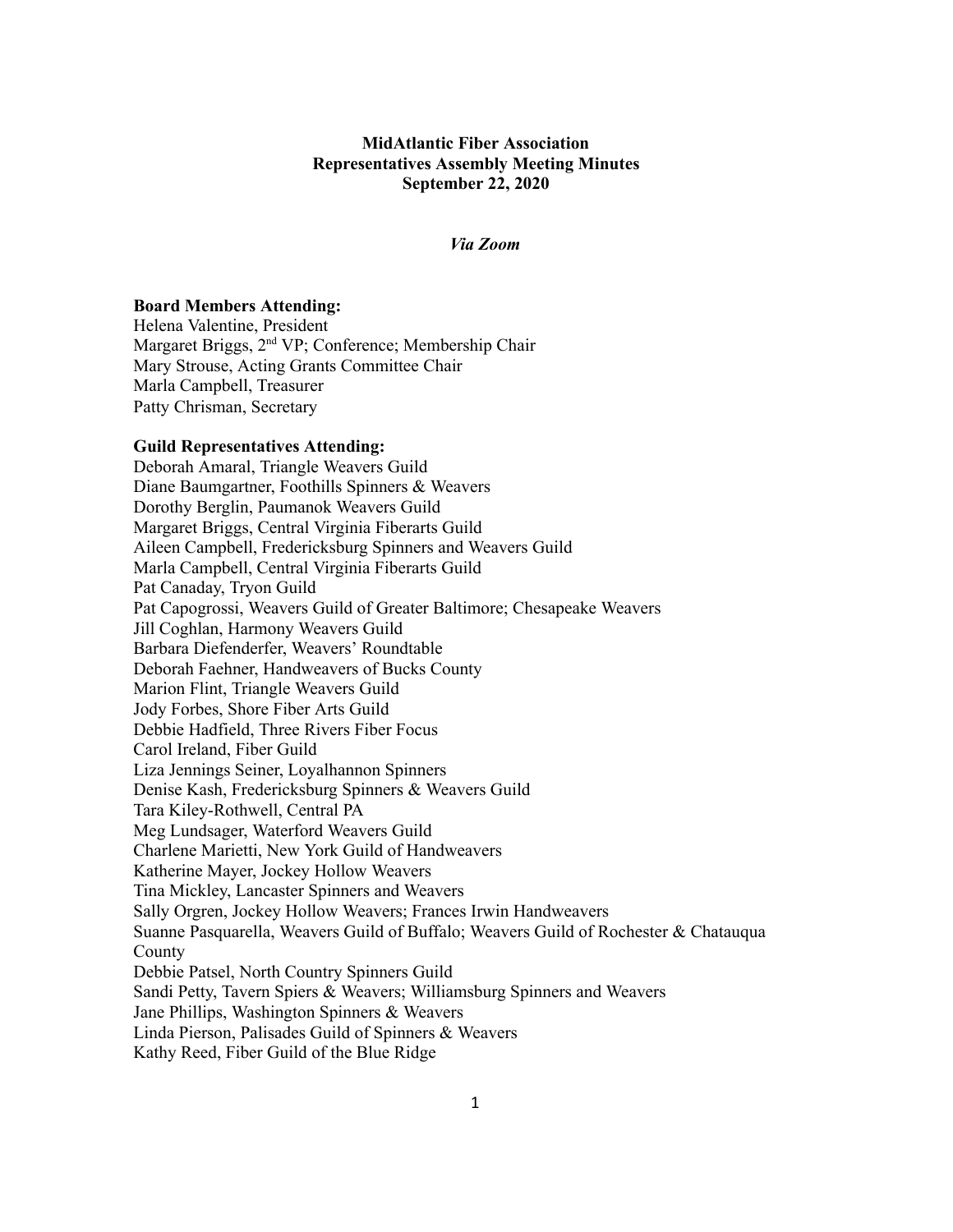Sara Robbins, PGHW Lizanne Smith, Warped Weavers Guild Cecile Stiner, Susquehanna Valley Spinners & Weavers Nancy Turner, South Jersey Guild of Spinners and Handweavers Lori Wall, Morgantown Fiber Guild Carol Wood, Woodstock Weavers

#### **Welcome**

President Helena Valentine welcomed all and called the meeting to order at 7:04 p.m. Helena submitted the following report:

It has been a challenging year for all of us, both as individuals and as a country. The MAFA Board members have worked diligently to make good decisions in a sea of unknowns. We ultimately decided that it was impossible to move forward with plans for an in-person conference in 2021. We have decided to cancel the conference and plan a different kind of event. It will be virtual. Our goal is to take advantage of the unique opportunities this presents to achieve some of the goals that make a MAFA conference special while doing new things that are only possible in the virtual environment.

We are relying on the very special group of volunteers we have assembled to create that new virtual event and make it as memorable for the attendees as our in-person conferences always are. I look forward to seeing what we are able to create.

We have begun an important conversation about diversity and inclusion in our guilds and in our conference. Moving forward, I hope that we can assist our member guilds in identifying the best practices for expanding and broadening guild membership and holding ourselves accountable for the commitments we make to this. I look forward to working with a group of interested volunteers who want to address these issues. I'll have more to say about this in a future newsletter.

It is my great pleasure to be able to work with all of you.

### **Minutes**

**The minutes of the Reps Meeting teleconference held May 5, 2020, were approved as published upon motion by Margaret Briggs; Second by Suanne Pasquarella. The motion carried.** 

**Treasurer's Report** (Marla Campbell) Marla submitted the following report:

| Checking:     | \$59,529.00  |
|---------------|--------------|
| Money Market: | \$129,651.55 |
| PayPal:       | 0.00         |
| <b>Total:</b> | \$189,180.55 |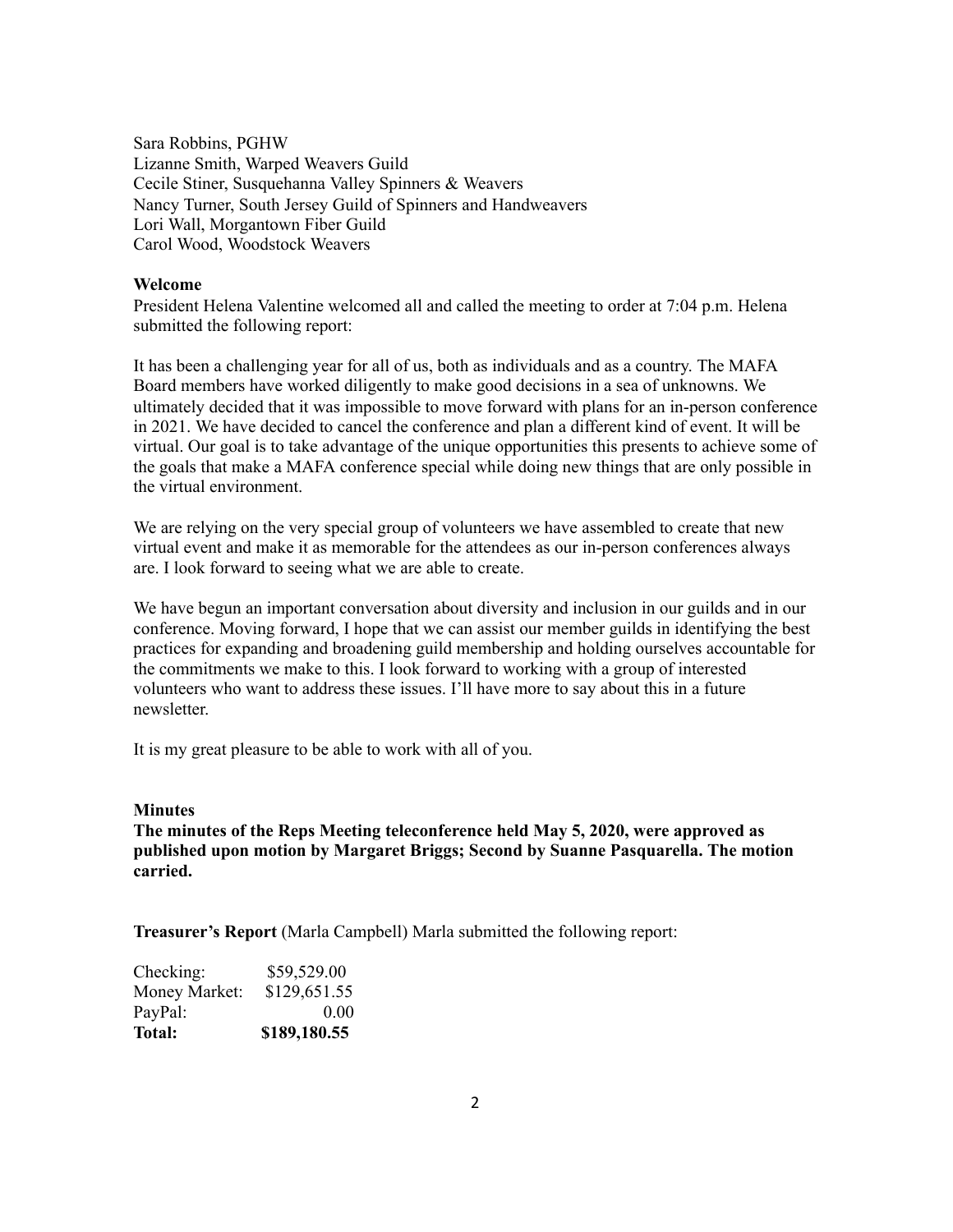## **Communications Report** No report

**2021 Conference Report** (Second Vice President Margaret Briggs) Margaret noted that the Board has been reviewing the issue of in-person vs virtual for several months. Margaret submitted the following report:

- The Board voted for the 2021 in-person conference to be cancelled and for the Conference Committee to plan a virtual fiber event to be held on our same dates, June 24-27, 2021.
- The virtual event will have lectures, classes, vendors, keynote, exhibits, and other activities. Yes, it will be different, but we are excited that this gives us a unique opportunity to reach members who usually can't or don't attend the conference.
- We have sent a notice and survey out to all 2019 attendees and to Reps. Please forward the survey link to all your guild members, as their input will help us with planning. The survey will be open until October 10. The survey is here: <https://forms.gle/pUe2xKE4msSpoGUr6>

**Membership Report** (Margaret Briggs) Margaret submitted the following report:

- We currently have 52 member guilds; 104 associate members.
- The guild roundtable meetings have been very well attended and the recordings of the two diversity meetings are on YouTube and linked on the website in the Reps Corner: [https://mafafiber.org/guild-resources/reps-corner/ .](https://mafafiber.org/guild-resources/reps-corner/)
- The October guild roundtable topic will be guild grants with Acting Grants Chair Mary Strouse. We will have a roundtable November 17 and will skip December.
- Dues: In May, the Board approved extending the due date for renewals to December 31, 2021 while we studied dues for 2020-2022. At the July meeting, the Board approved a recommendation to reduce dues by 50% for the 2020-2022 period for guilds and associates, with the understanding that dues will be reviewed again in 2022 for a return to normal rates. We are presenting this to the Reps for a vote at this meeting on a reduction in dues by 50%.

We are looking for suggestions for topics for future Guild Roundtables. Email Margaret at [membership@mafafiber.org](mailto:membership@mafafiber.org) with ideas. Renewal notices will be sent to guilds and associates at the end of September.

## **Margaret Briggs made a motion that dues for guilds and associates for the 2020 – 2022 membership period for renewals and new members be as follows:**

**Fewer than 25 members: \$60 -- \$30 26 – 50 members: \$70 -- \$35 51 – 100 members: \$100 -- \$50 101 or more members: \$150 -- \$75 Associates: \$40 -- \$20**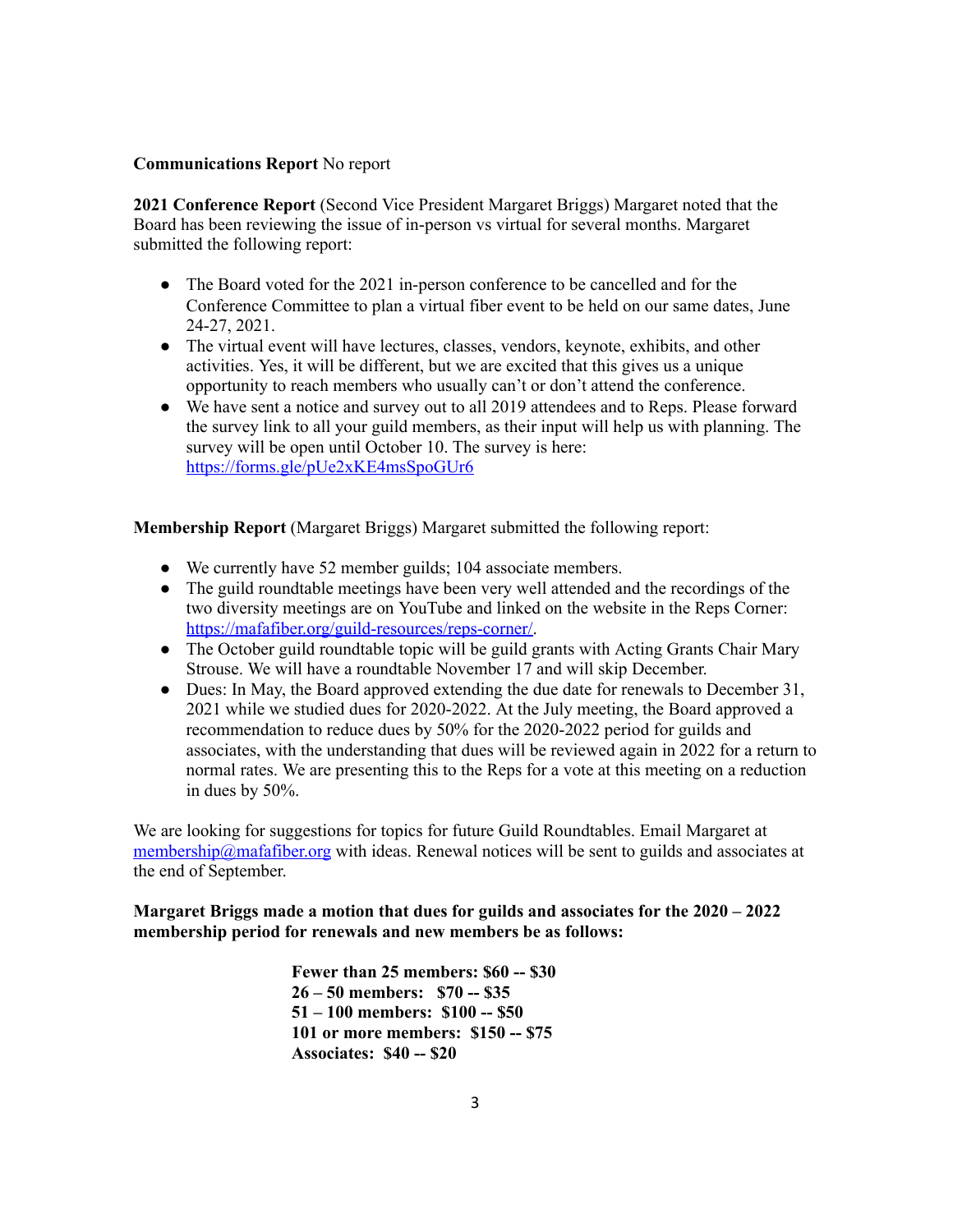Discussion: There was discussion about reducing the membership fees, with the majority of members stating their appreciation for this idea as many guilds have lost members during this time period. There was concern expressed by a Rep that this could jeopardize not just a future conference, but other things that MAFA does. To allay fears that this would damage MAFA financially in the future, Margaret pointed out that the difference would be about \$4000.00 and that considering our financial status, MAFA will be just fine. Additionally, a Rep pointed out that a virtual conference will allow many guild members who normally have difficulty attending the conference in person, to attend ,and that may offset any financial loss.

## **Second to the motion by Kathy Reed. The motion carried.\*\***

**Grants and Fellowships** (Mary Strouse). Mary discussed the decision of the Board, that along with going virtual, there will be no Fellowship program for the 2021 Conference. The program will be on hiatus and return at a later time. The Grants program, however, is now accepting applications for 2021 and the application is live on the website. The deadline for applying is January 8, 2021. For guilds that are ready to proceed now, there is an "early decision" deadline of November 1, 2020.

There will be a Guild Roundtable October 20 on the Grants program—a link to register will be sent out in the future.

There will be 2-3 openings on the Grants and Fellowship Committee by the end of the year. Please send expressions of interest to  $grants@mafafiber.org$ . There was a request for a description of the duties of the committee. This was previously included in the May 5, 2020 Reps Assembly minutes (see link below under "Chat.")

**Other Business** There was no other business.

**Adjourn** Upon motion by Margaret Briggs; second by Debbie Hadfield, the meeting was adjourned at 7:35 pm.

Following are a few of the comments/links mentioned in "the Chat."

- From Mary Strouse—sign-up link for the October 20 Guild Roundtable on Grants. <https://us02web.zoom.us/meeting/register/tZckdOGvrjsvGdSD5tGO3w54jp-CXgRpEc5k>
- From Margaret Briggs—Notice and link to Survey to all 2019 Conference attendees and reps has been sent out. Please forward the survey link to your guild as their input will help us with planning and the survey will be open until October 10. The survey is here: https://forms.gle/pUe2xKE4msSpoGUr6. Grants page on the MAFA website: https://mafafiber.org/grants/. Email to: grants@mafafiber.org.